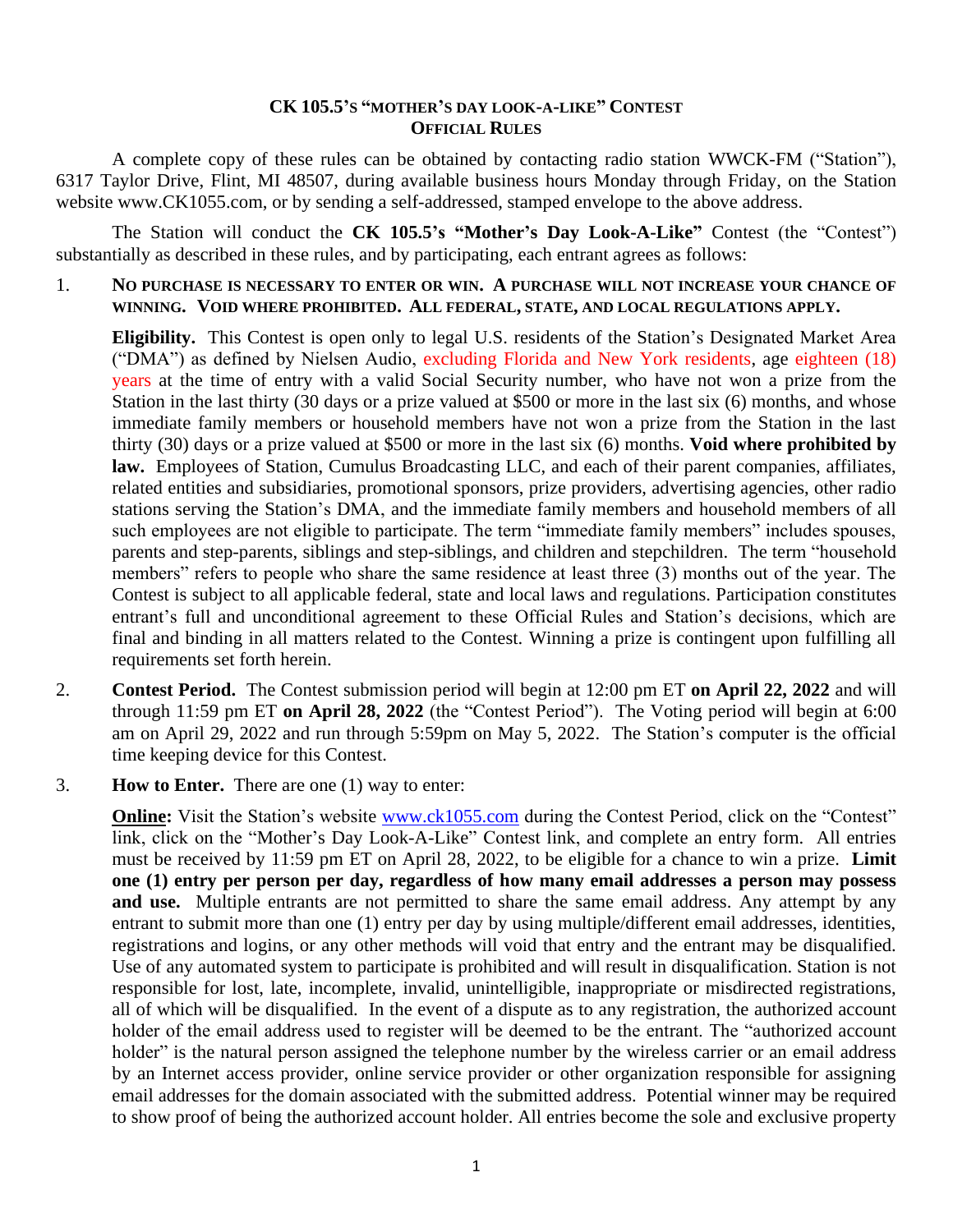of Station and will not be returned. Station reserves the right to contact entrants and all other individuals whose email address is submitted as part of this promotion. No mail-in entries will be accepted.

- 4. **Winner Selection.** At the conclusion of the Entry Period, the eligible entries received by Station will be posted to Station's website, [www.ck1055.fm.](http://www.nashfm951.com/) From 6:00 am ET on April 29, 2022 through 5:59pm ET on May 5, 2022 ("Voting Period"), listeners should go to Station's website to vote for their favorite entry. All votes must be received by 5:59pm ET on May 5, 2022. **Limit one (1) vote per person per**  day. At the conclusion of the Voting Period, the entry with the most votes will win the Grand Prize (as defined below). In the event of a tie, Station will select one (1) entry for the Grand Prize in a random drawing from among the top vote receiving entries during the Voting Period. The winning entrant will be contacted using the email address and/or telephone number provided with the entry and may be awarded the prize (subject to verification of eligibility and compliance with the terms of these rules). Station's decisions as to the administration and operation of the Contest and the selection of the potential winner are final and binding in all matters related to the Contest. Failure to respond to the initial verification contact within three (3) days of notification will result in disqualification and forfeiture of the prize.
- 5. **Verification of Potential Winner.** THE ELIGIBILITY OF ALL POTENTIAL CONTEST WINNERS IS SUBJECT TO VERIFICATION BY STATION WHOSE DECISIONS ARE FINAL AND BINDING IN ALL MATTERS RELATED TO THE CONTEST. The potential winner must continue to comply with all terms and conditions of these Official Rules, and winning is contingent upon fulfilling all requirements. The potential winner may be notified by email and/or telephone call after the date of random drawing and/or winner determination. The potential winner will be required to sign and return to Station, within three (3) days of the date notice is sent, an affidavit of eligibility and a liability/publicity release (except where prohibited) to claim the prize, if applicable. A winner who returns the affidavit of eligibility and liability/publicity release will be deemed to have accepted the contest prize and thereafter will not be permitted to rescind their acceptance of the prize and/or return the prize. If a potential winner cannot be contacted, fails to sign and return the affidavit of eligibility and/or the liability/publicity release within the required time period (if applicable), or if the prize or prize notification is returned as undeliverable, potential winner forfeits prize. In the event that the potential winner of a prize is disqualified for any reason, Station may award the applicable prize to an alternate winner by random drawing from among all remaining eligible entries. Unclaimed prizes may not be awarded.
- 6. **Prizes.** One (1) prize will be awarded in this Contest. Winner will receive:

(a) A Day at the Spa prize package for two at Summerset Salon & Spa at Summerset Salon & Spa, 3426 Miller Road, Flint MI 48507.

The approximate retail value ("ARV") of each prize is Four Hundred Dollars. (**\$400).** 

## **TOTAL ARV OF ALL CONTEST PRIZES IS: FOUR HUNDRED DOLLARS (\$400.)**

Winner is responsible for all taxes associated with prize receipt and/or use. Odds of winning a prize depend on a number of factors including the number of eligible entries received during the Contest Period and listeners participating at any given time.

There is no substitution, transfer, or cash equivalent for prizes, except that the Station may, in its sole discretion and to the extent permitted by law, substitute prizes of comparable value or cash. The prizes are expressly limited to the item(s) listed above and do not include taxes, gratuities or any other expenses. Any tickets and/or gift certificates/cards awarded as part of a prize will be subject to the terms and conditions set forth by the issuer and are valid only on the date(s) printed on the tickets or gift certificates/cards. Other restrictions may apply.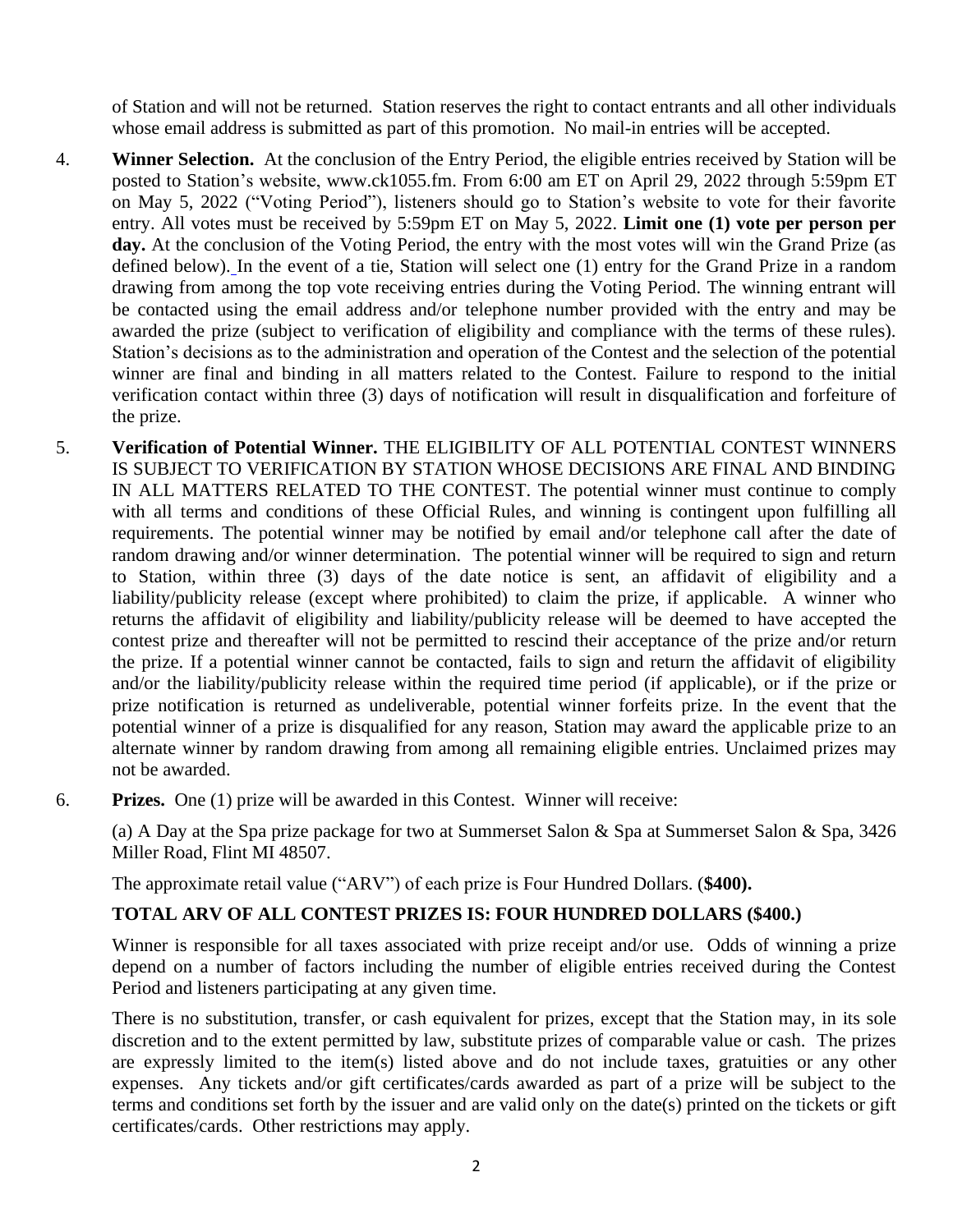If any prize or a portion of any prize is postponed, cancelled, or otherwise unavailable due to disease, epidemic, pandemic, quarantine, any acts of government and/or any reason that is beyond the control of Station or any Sponsor, then no substitution shall be provided. Station and any Sponsors make no representation or warranty about the safety of any prize. By accepting and using a prize, each winner acknowledges and assumes all risks of accepting and using the prize, and any other the risks associated with the prize.

- 7. **Entry Conditions and Release.** By entering, each entrant agrees to: (a) comply with and be bound by these Official Rules and the decisions of the Station, which are binding and final in all matters relating to this Contest; (b) release and hold harmless Station, Cumulus Media New Holdings Inc., and each of their subsidiaries, related and affiliated companies, participating sponsors, the prize suppliers and any other organizations responsible for sponsoring, fulfilling, administering, advertising or promoting the Contest, and each of their respective past and present officers, directors, employees, agents and representatives (collectively, the "Released Parties") from and against any and all claims, expenses, and liability, including but not limited to negligence and damages of any kind to persons and property, including but not limited to invasion of privacy (under appropriation, intrusion, public disclosure of private facts, false light in the public eye or other legal theory), defamation, slander, libel, violation of right of publicity, infringement of trademark, copyright or other intellectual property rights, property damage, or death or personal injury arising out of or relating to a entrant's entry, creation of an entry or submission of an entry, participation in the Contest, acceptance or use or misuse of prize (including any travel or activity related thereto) and/or the broadcast, exploitation or use of entry; and (c) indemnify, defend and hold harmless the Released Parties from and against any and all claims, expenses, and liabilities (including reasonable attorneys' fees) arising out of or relating to an entrant's participation in the Contest and/or entrant's acceptance, use, non-use or misuse of the prize.
- 8. **Publicity.** Participation in the Contest constitutes entrant's consent to use by the Station and its agent of entrant's name, likeness, photograph, voice, opinions, entry, and/or biographical information (including hometown and state) for promotional purposes in any media, worldwide, without further payment or consideration, unless otherwise prohibited by law.
- 9. **Taxes.** All State, Local, Federal and/or other taxes, duties, tariffs, title fees, licensing fees, or other fees for prizes awarded become the sole responsibility of the winner. All those who win a prize or prizes valued \$600 or more in any given year will be issued an IRS Form 1099 to report their winnings.
- 10. **General Conditions.** Station reserves the right to cancel, suspend and/or modify the Contest, or any part of it, if any fraud, technical failures or any other factor beyond Station's reasonable control impairs the integrity or proper functioning of the Contest, as determined by Station in its sole discretion. Station reserves the right in its sole discretion to disqualify any individual it finds to be tampering with the entry process or the operation of the Contest or to be acting in violation of these Official Rules or acting in an unsportsmanlike or disruptive manner. Any attempt by any person to deliberately undermine the legitimate operation of the Contest may be a violation of criminal and civil law, and, should such an attempt be made, Station reserves the right to seek damages from any such person to the fullest extent permitted by law. Station's failure to enforce any term of these Official Rules shall not constitute a waiver of that provision.
- 11. **Limitations of Liability.** The Released Parties are not responsible for: (a) any incorrect or inaccurate information, whether caused by Station, entrants, printing errors or by any of the equipment or programming associated with or utilized in the Contest; (b) technical failures of any kind, including but